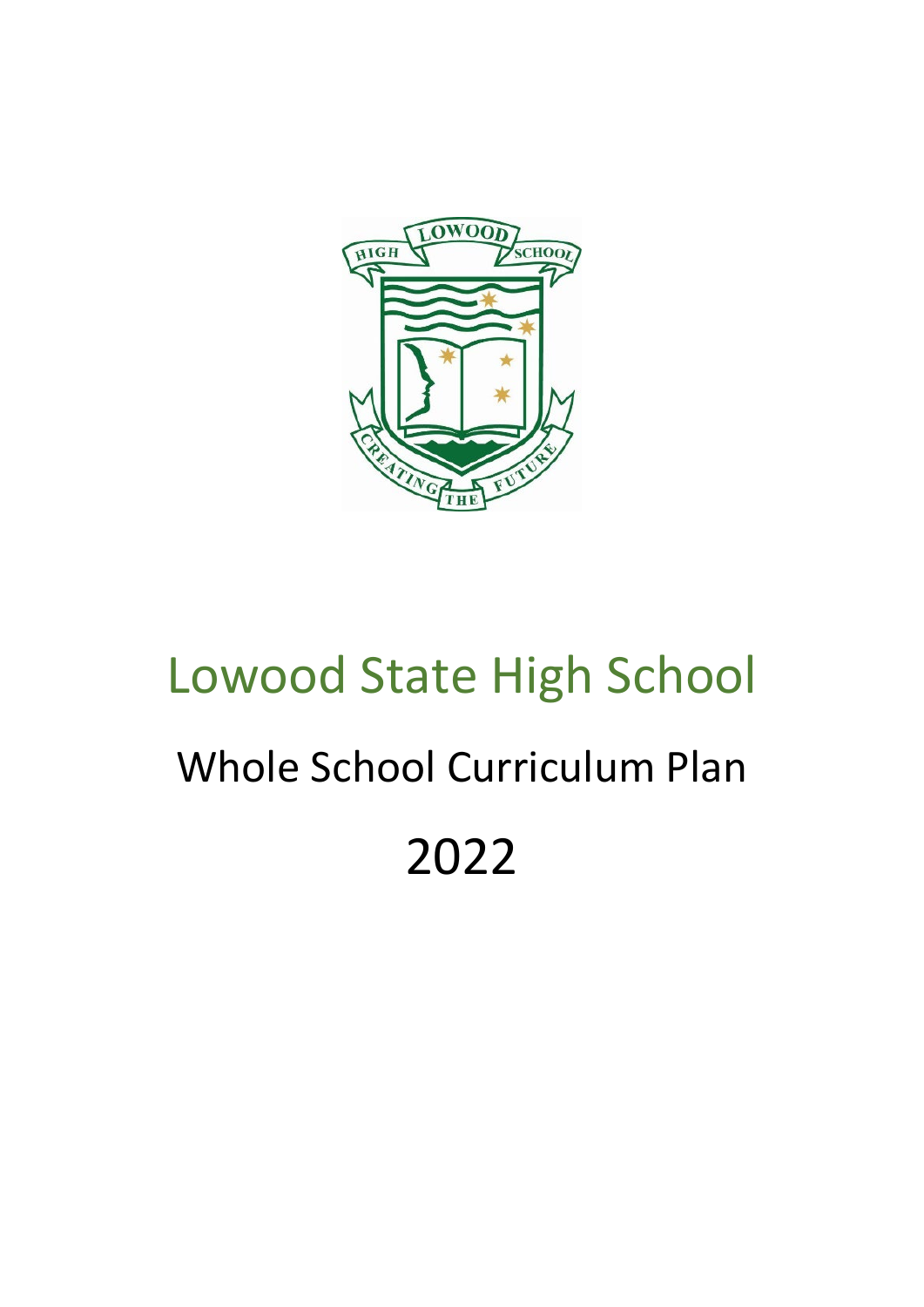### **Table of Contents**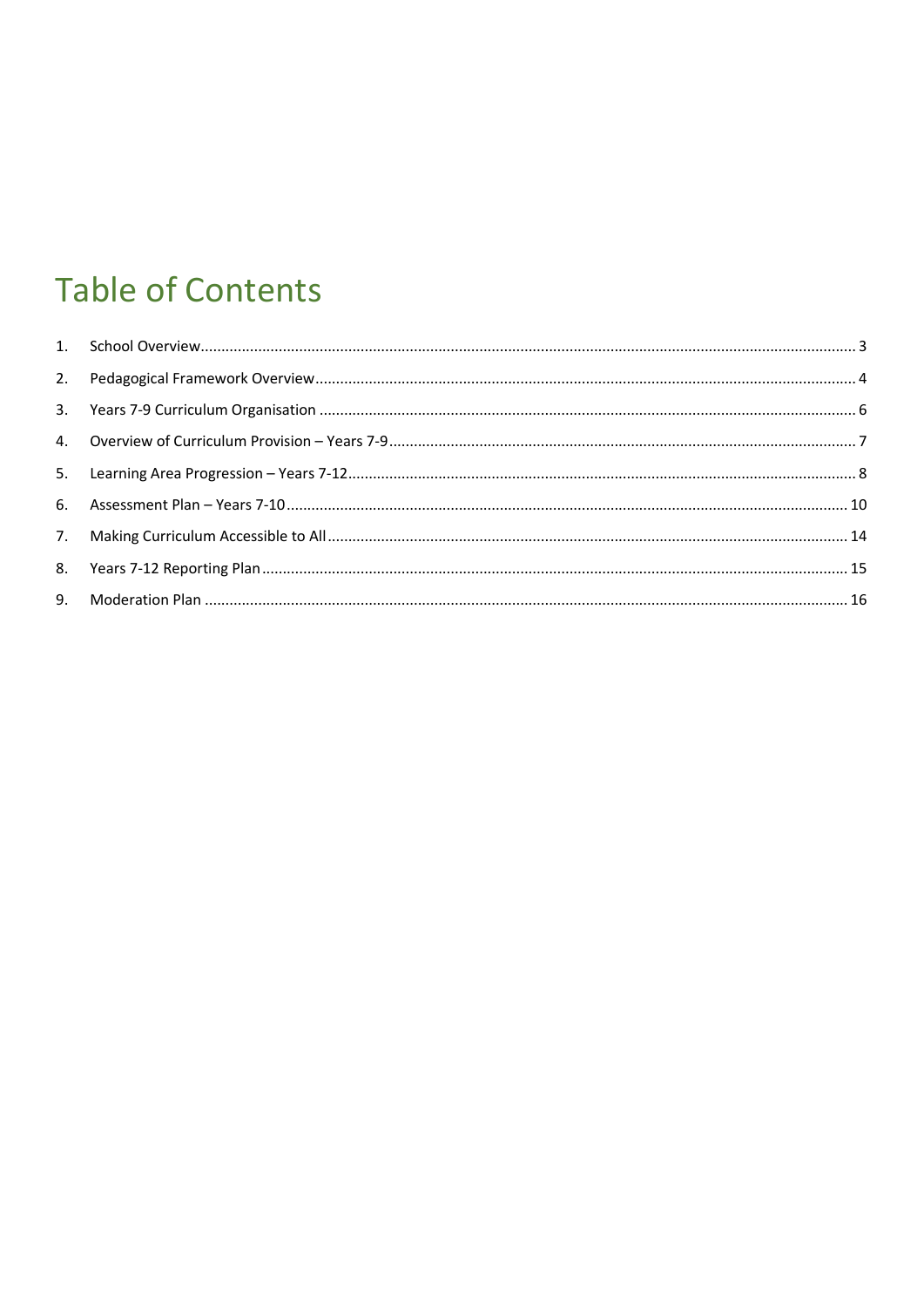### <span id="page-2-0"></span>1. School Overview

### **Motto**

### Creating the Future

### **Vision**

Lowood State High School delivers high quality educational opportunities and outcomes to enable all students to experience success.

#### **Focus**

Lowood State High School is committed to providing high quality education which encourages students to achieve to the best of their ability, *'Creating the Future'.* 

Our focus is on preparing students with 21st Century Skills, attributes and qualifications that allow them to progress successfully to the next phase of their life; university, an apprenticeship or traineeship, further training or employment. We are determined to provide successful learning opportunities, in a manner that is consistent with recent research on effective adolescent learning.

We provide a diverse range of curriculum opportunities to cater for all students, by offering academic and vocational pathways. We develop and empower students to be healthy and confident young people who can successfully navigate a more complex world. A range of opportunities are provided throughout the school year to enrich learning. We cater for all students using an inclusive model, whilst addressing individual needs.

#### **Values**

| Respect          | I behave, and treat others in a way that is kind a fair                         |
|------------------|---------------------------------------------------------------------------------|
| <b>Integrity</b> | I do the right thing, even when no one is watching                              |
|                  | <b>Self-reliance</b> I understand that you are responsible for your own actions |
| Engagement       | I actively participate in all aspects of school life                            |
|                  |                                                                                 |

#### **School Priorities**

| <b>Skills of Wellbeing</b>   | Through the Skills of Well-being, I am growing my personal resilience to engage in<br>learning and enjoy school through positive self-directed behaviour. |
|------------------------------|-----------------------------------------------------------------------------------------------------------------------------------------------------------|
| <b>Skills of Achievement</b> | Through the Skills of Achievement, I build my personal success by engaging in<br>effective feedback to achieve my goals for improvement.                  |

#### **Demographics**

| School information and data | Sources for gathering information and data |                     |  |
|-----------------------------|--------------------------------------------|---------------------|--|
| <b>Total enrolments</b>     | 786                                        | Systemic            |  |
| Year levels                 | 7, 8, 9, 10, 11 and 12                     | <b>NAPLAN</b>       |  |
| Student information         | 50% males                                  | PAT M               |  |
|                             | 50% females                                | <b>PATR</b>         |  |
|                             | 13.6% Indigenous students                  | Semester Reports    |  |
|                             | 13.9% of students with disabilities        |                     |  |
| Staff information           | 71 teaching staff                          | <b>School based</b> |  |
|                             | 37 non-teaching staff                      |                     |  |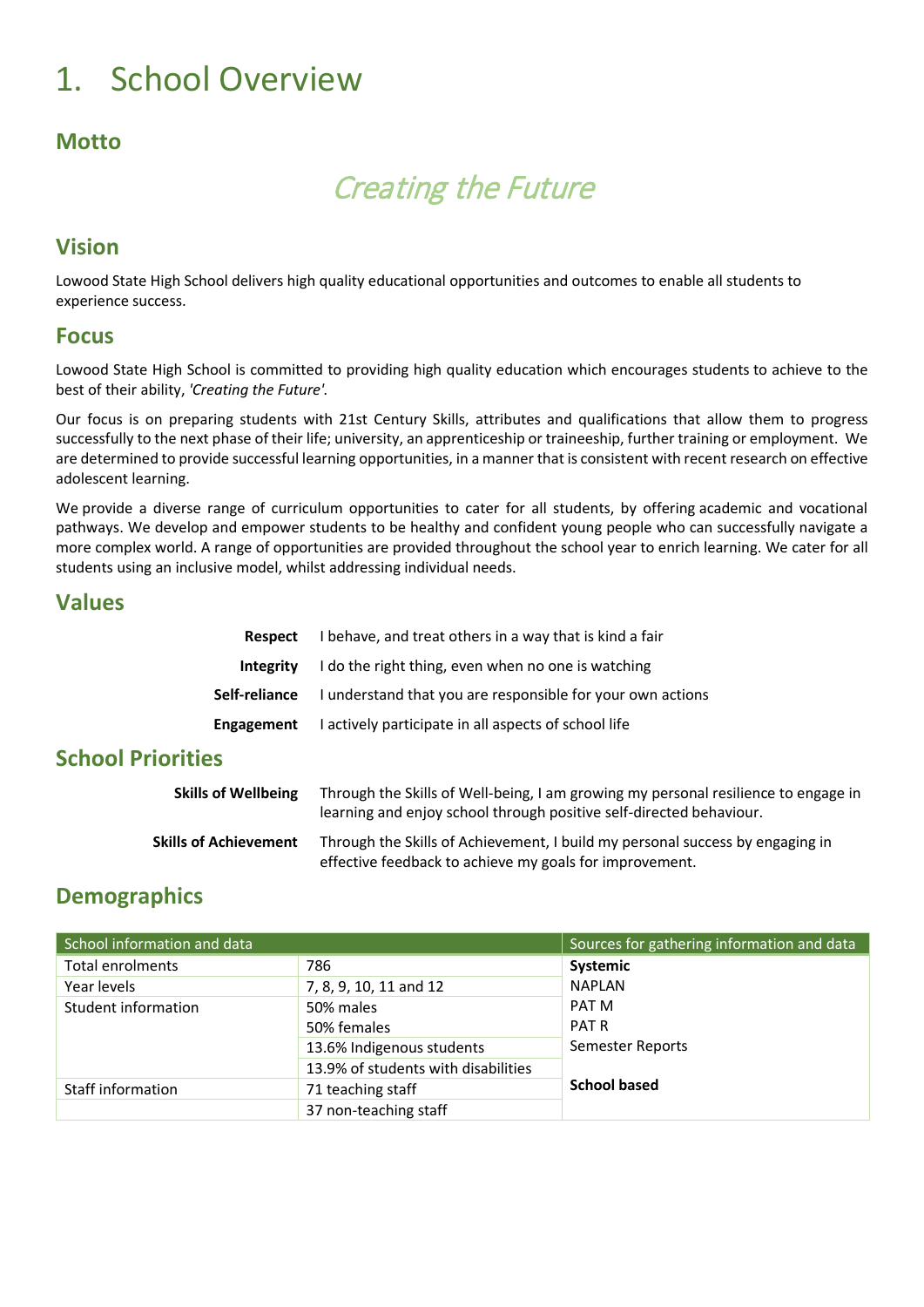# <span id="page-3-0"></span>2. Pedagogical Framework Overview

#### Lowood SHS Pedagogy Framework Introduction

The *Lowood Pedagogy Framework* is a **framework** for **teaching** and **learning** at Lowood State High School. It encompasses the principles of **direct**, **explicit instruction** to frame lesson planning, the development of teaching sequences, opportunities for formative assessment and differentiating for optimal student engagement. It incorporates the **Lowood by Design** backward mapping curriculum design model for developing year level, band and unit plans, and aligning assessment. The **Lowood Moderation Model** works with the Framework to align the various moderation activities in each phase of the pedagogy cycle.

The framework is organised into **five phases** of teaching and learning. The term 'phase' is deliberately used to indicate that they are flexible, adaptable, fluid, and not definitive. It is possible, even likely, to move in and out of phases within one lesson and the phases are not necessarily sequential.

The framework assumes that teachers will deliver lessons using the Explicit Instruction model.



| <b>PLANNING</b>                                                                                                                                                                                                                                                                           | <b>ORIENTING</b>                                                                                                                                                                                                   | <b>ENHANCING</b>                                                                                                                                                                                                                                                     | <b>SYNTHESISING</b>                                                                                                                                          | <b>REVIEWING</b>                                                                                                                                                                                                  |
|-------------------------------------------------------------------------------------------------------------------------------------------------------------------------------------------------------------------------------------------------------------------------------------------|--------------------------------------------------------------------------------------------------------------------------------------------------------------------------------------------------------------------|----------------------------------------------------------------------------------------------------------------------------------------------------------------------------------------------------------------------------------------------------------------------|--------------------------------------------------------------------------------------------------------------------------------------------------------------|-------------------------------------------------------------------------------------------------------------------------------------------------------------------------------------------------------------------|
| use data, AC and<br>LBD to plan a<br>differentiated unit<br>delivery<br>plan strategies for<br>providing feedback,<br>and differentiation<br>plan critical content,<br>assessment<br>strategies and<br>teaching / learning<br>sequences<br>moderation of<br>assessment with<br>colleagues | warm ups<br>٠<br>introducing<br>$\bullet$<br>students to topic /<br>content<br>gaining knowledge<br>$\bullet$<br>of student abilities,<br>interests, peers, etc.<br>setting student<br>$\bullet$<br>learning goals | extend and refine<br>٠<br>knowledge & skills<br>complex reasoning<br>$\bullet$<br>processes<br>guided practice<br>$\bullet$<br>formative feedback<br>$\bullet$<br>using marking<br>guides<br>informal<br>$\bullet$<br>moderation of<br>assessment with<br>colleagues | bring it all together<br>$\bullet$<br>independent<br>$\bullet$<br>practice and<br>feedback<br>self-assessment<br>$\bullet$<br>formal moderation<br>$\bullet$ | review & reflection<br>٠<br>formal moderation<br>feedback<br>self-reflection of<br>student and teacher<br>use of student<br>$\bullet$<br>learning profiles to<br>reflect on learning<br>and plan the next<br>step |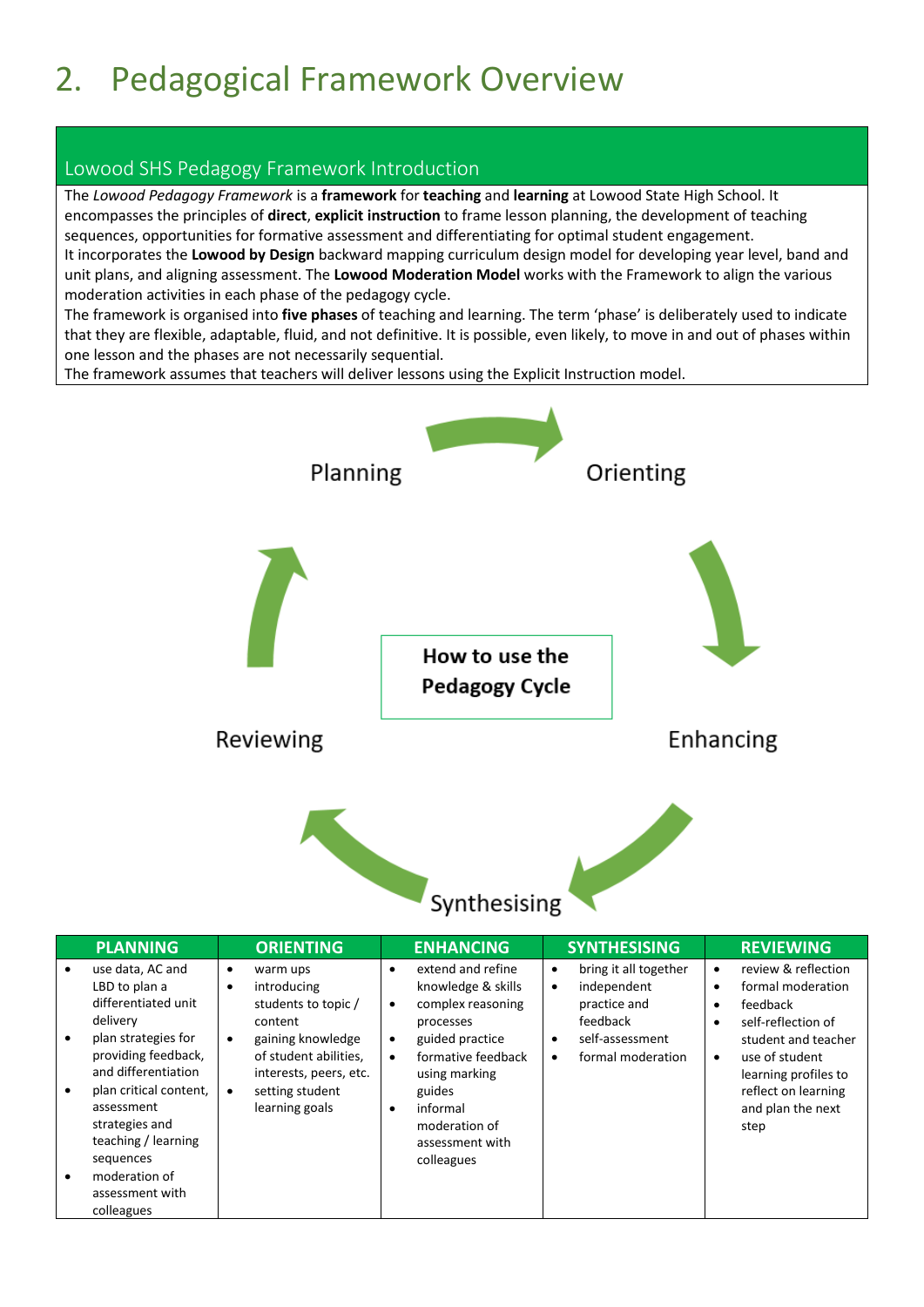| Lowood SHS Pedagogy Framework - Summary |                                                  |                                                 |                                                |                                                 |  |  |  |
|-----------------------------------------|--------------------------------------------------|-------------------------------------------------|------------------------------------------------|-------------------------------------------------|--|--|--|
|                                         |                                                  | <b>ENHANCING</b>                                | <b>SYNTHESISING</b>                            | <b>REVIEWING</b>                                |  |  |  |
| Planning happens before you deliver     | The orienting phase is the opening               | In this phase learners extend and               | When students synthesise, they bring           | The review phase reflects on student            |  |  |  |
| the lesson/unit, and at regular points  | phase of a unit. The purpose of this             | refine their knowledge and skills.              | together the critical skills and               | outcomes, feedback from students on             |  |  |  |
| throughout the unit. You:               | phase is twofold.                                | Learners examine and analyse                    | knowledge from this unit, blend it             | engagement and mastery,                         |  |  |  |
| analyse all available data and          | You:                                             | information in a way that helps them            | with their prior learning, use their           | moderation of summative                         |  |  |  |
| information to provide relevant,        | introduce students to the topic.<br>$\bullet$    | make new connections, discover                  | complex reasoning skills to enhance            | assessment, and teacher feedback to             |  |  |  |
| current and aligned curriculum to       | assessment strategies, learning                  | meaning, gain insight and clarify               | that knowledge and then apply it in a          | suggest improvements or                         |  |  |  |
| students;                               | goals [what they will know, do                   | misconceptions.                                 | meaningful way.                                | adjustments to the unit / lesson in             |  |  |  |
| identify critical content and           | and understand] and the overall                  | You:                                            | You:                                           | future deliveries.                              |  |  |  |
| assessable elements [including          | learning plan [course planner] for               | introduce reasoning processes                   | provide ongoing opportunities for<br>$\bullet$ | You:                                            |  |  |  |
| cognitive verbs];                       | the unit; to help them acquire and               | that are more complex than those                | guided practice and feedback,                  | moderate summative tasks for<br>$\bullet$       |  |  |  |
| ensure adequate coverage of             | integrate new knowledge.                         | used when knowledge simply is                   | with increasing independence                   | consensus on alignment,                         |  |  |  |
| general capabilities and 21st C         | gain feedback from students on<br>$\bullet$      | being recognized or reproduced                  | and complexity, according to the               | consistency and expected                        |  |  |  |
| skills;                                 | prior skills, knowledge, interests               | to deepen understanding;                        | formative outcomes of individual               | responses;                                      |  |  |  |
| plan, align and endorse                 | including preconceptions,                        | teach and use processes that<br>$\bullet$       | students at this point;                        | provide feedback to students on                 |  |  |  |
| assessment for all levels of            | misconceptions, learning styles                  | change $-$ extend and refine $-$                | provide positive and corrective                | their progress in this unit and                 |  |  |  |
| student capability [moderation];        | and obstacles, effective student                 | the knowledge. Complex                          | feedback on drafts of summative                | their demonstrated mastery of                   |  |  |  |
| select and plan a range of              | groupings etc.                                   | reasoning processes such as                     | tasks or practice / sample exams               | the requisite skills and knowledge              |  |  |  |
| possible learning experiences           | set student learning goals using<br>$\bullet$    | comparing, classifying, deducing,               | using the marking guides for the               | [this will inform the next unit];               |  |  |  |
| including kinaesthetic and              | the Student Learning Profiles                    | analysing, etc. [HOTS];                         | summative task:                                | $\bullet$<br>use the Student Learning Profiles  |  |  |  |
| differentiated activities such as       | develop learning activities that<br>$\bullet$    | require frequent responses giving<br>$\bullet$  | teach students how to identify                 | to reflect on outcomes and plan                 |  |  |  |
| group work, brain breaks, activity      | include frequent opportunities for               | immediate feedback;                             | their level of achievement                     | the next step;                                  |  |  |  |
| stations, different ways of             | student responses, followed by                   | sequence skills logically to build<br>$\bullet$ | according to the achievement                   | revisit and check ICPs;<br>$\bullet$            |  |  |  |
| learning, etc.;                         | immediate, affirmative and                       | depth into student mastery;                     | standards of the subject;                      | examine patterns in student<br>$\bullet$        |  |  |  |
| plan a schedule compatible with         | corrective feedback.                             | provide many opportunities for<br>$\bullet$     | moderate formative outcomes,<br>$\bullet$      | growth or learning and ability /                |  |  |  |
| the school calendar that shows          | sequence skills logically to build<br>$\bullet$  | guided practice and gradual                     | content coverage, skills mastery               | interest groupings;                             |  |  |  |
| teaching, assessment and                | on previous knowledge and                        | independent practice for all                    | and preparedness for the                       | check that differentiation<br>$\bullet$         |  |  |  |
| moderation sequences;                   | achieve the learning goals by the                | students;                                       | summative task especially where                | strategies used were recorded for               |  |  |  |
| plan each unit for your class           | end of the unit/lesson                           | monitor all student outcomes<br>$\bullet$       | subjects have more than one                    | NCCD;                                           |  |  |  |
| using the LBD unit and teaching         | identify critical content as either<br>$\bullet$ | closely and provide corrective                  | class and teacher;                             | reflect on your practice using the<br>$\bullet$ |  |  |  |
| sequence template;                      | declarative or procedural                        | feedback while assessment of                    | moderate summative tasks for                   | AITSL standards and review goals                |  |  |  |
| store your T&L sequence                 | knowledge. [know / do]                           | student work is still formative.                | calibration and confirmation of                | or set new goals in PDPs.                       |  |  |  |
| according to HOD instruction.           | [knowledge / skills]                             | moderate formative outcomes,<br>$\bullet$       | alignment, consistency and                     |                                                 |  |  |  |
|                                         | prepare for guided practice by the<br>$\bullet$  | content coverage, skills mastery                | expected responses.                            |                                                 |  |  |  |
|                                         | end of the orienting phase.                      |                                                 |                                                |                                                 |  |  |  |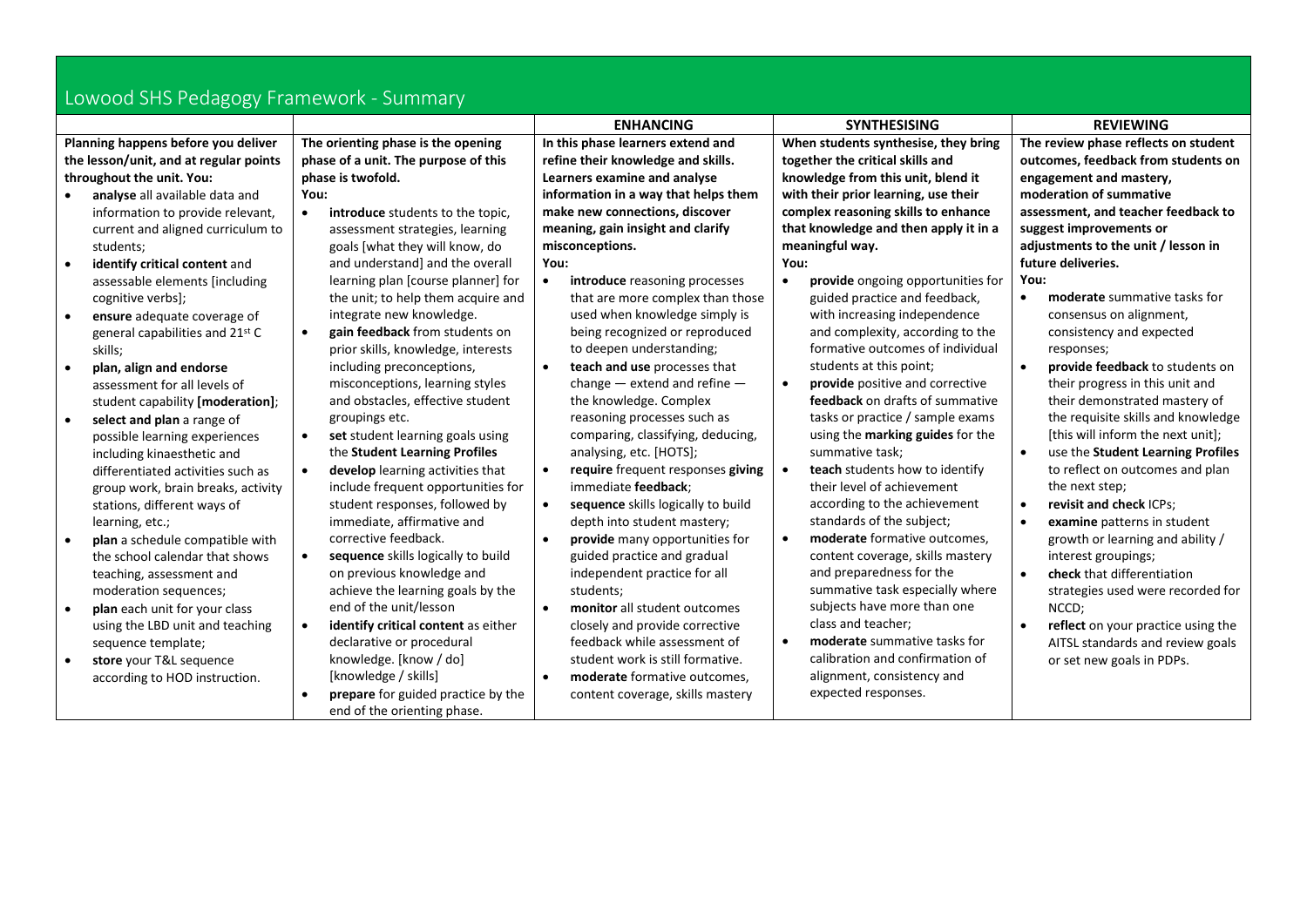### 3. Years 7-9 Curriculum Organisation

<span id="page-5-0"></span>

|                   | <b>English</b> | <b>Mathematics</b> | <b>Science</b> | <b>Humanities</b>                                                                                                                                                          | <b>HPE</b>                               | <b>The Arts</b>                                                                                                            | <b>Technologies</b>                                                                                                                                                                                                                                                       | <b>School-based</b><br><b>Programs</b>                                                                                                             |
|-------------------|----------------|--------------------|----------------|----------------------------------------------------------------------------------------------------------------------------------------------------------------------------|------------------------------------------|----------------------------------------------------------------------------------------------------------------------------|---------------------------------------------------------------------------------------------------------------------------------------------------------------------------------------------------------------------------------------------------------------------------|----------------------------------------------------------------------------------------------------------------------------------------------------|
| Year <sub>7</sub> | CORE           | CORE               | CORE           | CORE<br>Students also<br>study one term of<br>• Economics and<br><b>Business</b>                                                                                           | CORE                                     | <b>Students</b><br>experience one<br>term each of:<br>• Visual Art<br>Dance/Drama<br>• Music                               | <b>Students</b><br>experience one<br>term each of:<br>• Materials and<br>Technologies<br>Specialisations<br>$\bullet$ Food<br>Specialisations<br>· Digital<br>Technologies                                                                                                | <b>Students</b><br>experience:<br>• Well-being<br>lesson (weekly)<br>• Future Work<br>Skills (weekly)<br>• Rock and Water<br>Program (one<br>term) |
| $\infty$<br>Year  | CORE           | CORE               | CORE           | CORE<br>Students may<br>select as an<br>elective<br>• Economics and<br><b>Business</b>                                                                                     | CORE<br>(Elective - Football<br>Academy) | Students choose four elective subjects . Two to be<br>studied in each semester.<br>Visual Art<br>Dance<br>Drama<br>• Music | • Materials and<br>Technologies<br>Specialisations<br>• Design and<br>Technologies<br>$\bullet$ Food<br>Specialisations<br>· Digital<br>Technologies                                                                                                                      | <b>Students</b><br>experience:<br>• Well-being<br>lesson (weekly)<br>• Future Work<br>Skills (weekly)                                              |
| G<br>Year:        | CORE           | CORE               | CORE           | CORE - Students<br>can select to study<br>either History,<br>Geography or<br>Citizenship<br>Students may<br>select as an<br>elective<br>• Economics and<br><b>Business</b> | CORE<br>(Elective - Football<br>Academy) | Visual Art<br>Dance<br>$\bullet$<br>Drama<br>• Music                                                                       | Students choose two elective subjects to study in more<br>depth for the year.<br>Materials and<br>$\bullet$<br>Technologies<br>Specialisations<br>Design and<br>$\bullet$<br>Technologies<br>Food<br>$\bullet$<br>Specialisations<br>Digital<br>$\bullet$<br>Technologies | <b>Students</b><br>experience:<br>• Well-being<br>lesson (weekly)                                                                                  |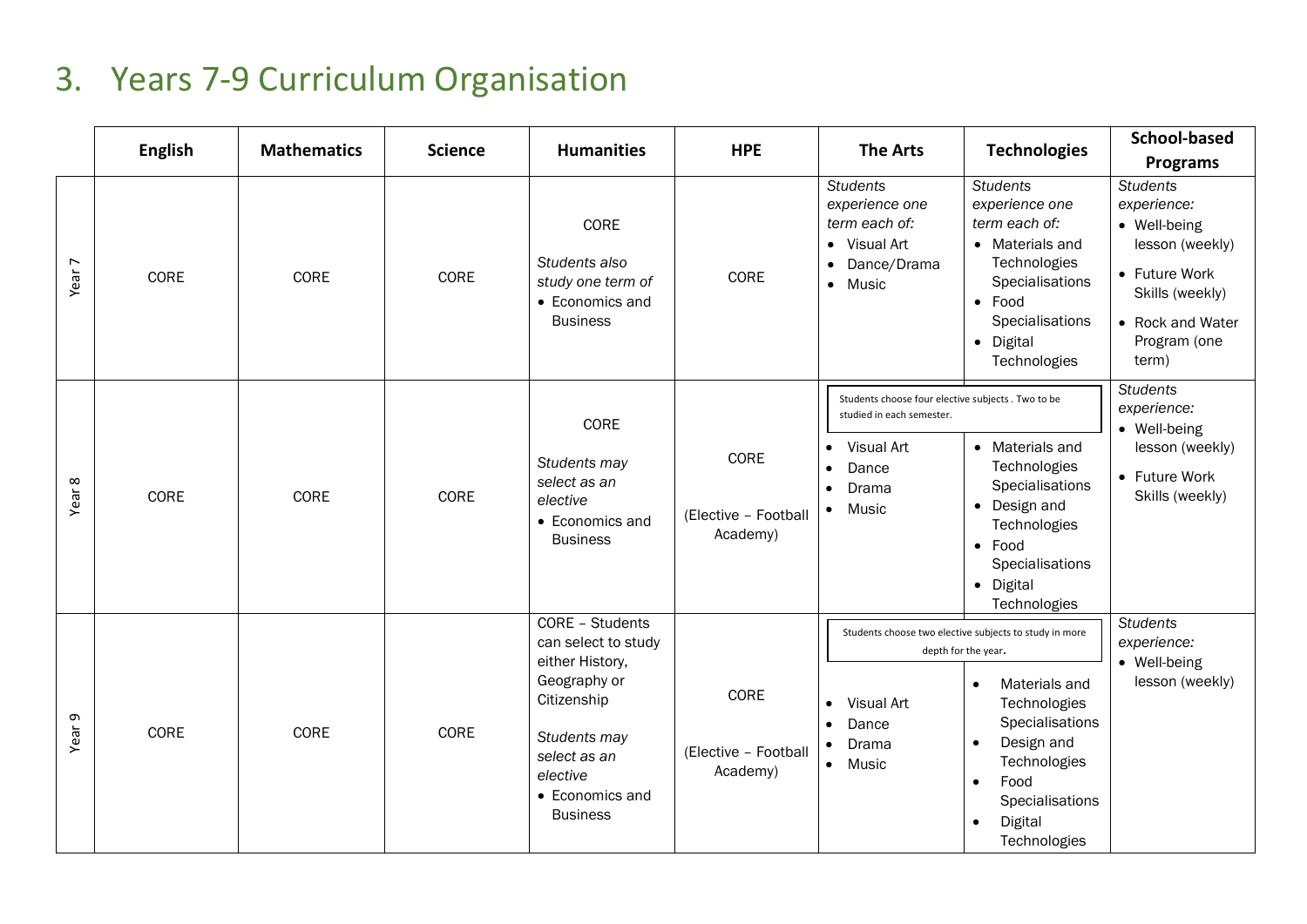### 4. Overview of Curriculum Provision – Years 7-9

<span id="page-6-0"></span>

| <b>Learning Area</b>         | <b>Subject</b>                                       | Year <sub>7</sub>             | Year <sub>8</sub>             | Year <sub>9</sub>             |
|------------------------------|------------------------------------------------------|-------------------------------|-------------------------------|-------------------------------|
| English                      | English                                              | 2 Semesters 3 lessons @70 min | 2 Semesters 3 lessons @70 min | 2 Semesters 3 lessons @70 min |
| Mathematics                  | <b>Mathematics</b>                                   | 2 Semesters 3 lessons @70 min | 2 Semesters 3 lessons @70 min | 2 Semesters 3 lessons @70 min |
| Science                      | Science                                              | 2 Semesters 3 lessons @70 min | 2 Semesters 3 lessons @70 min | 2 Semesters 3 lessons @70 min |
|                              | <b>Humanities</b>                                    | 2 Semesters 3 lessons @70 min | 2 Semesters 3 lessons @70 min |                               |
|                              | History                                              |                               |                               | 2 Semesters 3 lessons @70 min |
| <b>Humanities</b>            | Geography                                            |                               |                               | 2 Semesters 3 lessons @70 min |
|                              | Citizenship                                          |                               |                               | 2 Semesters 3 lessons @70 min |
|                              | <b>Economics and Business</b>                        | 1 Term 2 lessons @70 min      | 1 Semester 2 lessons @70 min  | 2 Semester 2 lessons @70 min  |
| <b>Health and Physical</b>   | <b>HPE</b>                                           | 2 Semesters 2 lessons @70 min | 2 Semesters 2 lessons @70 min | 2 Semesters 3 lessons @70 min |
| Education                    | Football Academy                                     |                               | 2 Semesters 2 lessons @70 min | 2 Semesters 2 lessons @70 min |
|                              | <b>Visual Art</b>                                    | 1 Term 2 lessons @70 min      | 1 Semester 2 lessons @70 min  | 2 Semester 2 lessons @70 min  |
| The Arts                     | Dance                                                | 1 Term 1 lesson @70 min       | 1 Semester 2 lessons @70 min  | 2 Semester 2 lessons @70 min  |
|                              | <b>Drama</b>                                         | 1 Term 1 lesson @70 min       | 1 Semester 2 lessons @70 min  | 2 Semester 2 lessons @70 min  |
|                              | Music                                                | 1 Term 2 lessons @70 min      | 1 Semester 2 lessons @70 min  | 2 Semester 2 lessons @70 min  |
|                              | <b>Materials and Technologies</b><br>Specialisations | 1 Term 2 lessons @70 min      | 1 Semester 2 lessons @70 min  | 2 Semester 2 lessons @70 min  |
| <b>Technologies</b>          | Design and Technologies                              |                               | 1 Semester 2 lessons @70 min  | 2 Semester 2 lessons @70 min  |
|                              | <b>Food Specialisations</b>                          | 1 Term 2 lessons @70 min      | 1 Semester 2 lessons @70 min  | 2 Semester 2 lessons @70 min  |
|                              | <b>Digital Technologies</b>                          | 1 Term 2 lessons @70 min      | 1 Semester 2 lessons @70 min  | 2 Semester 2 lessons @70 min  |
|                              | <b>Rock and Water</b>                                | 1 Term 2 lessons @70 min      |                               |                               |
| <b>School-based Programs</b> | Well-being                                           | 2 Semesters 1 lessons @70 min | 2 Semesters 1 lessons @70 min | 2 Semesters 1 lessons @70 min |
|                              | <b>Future Work Skills</b>                            | 2 Semesters 1 lessons @70 min | 2 Semesters 1 lessons @70 min |                               |

*\*\*Elective offerings are indicated in red and blue*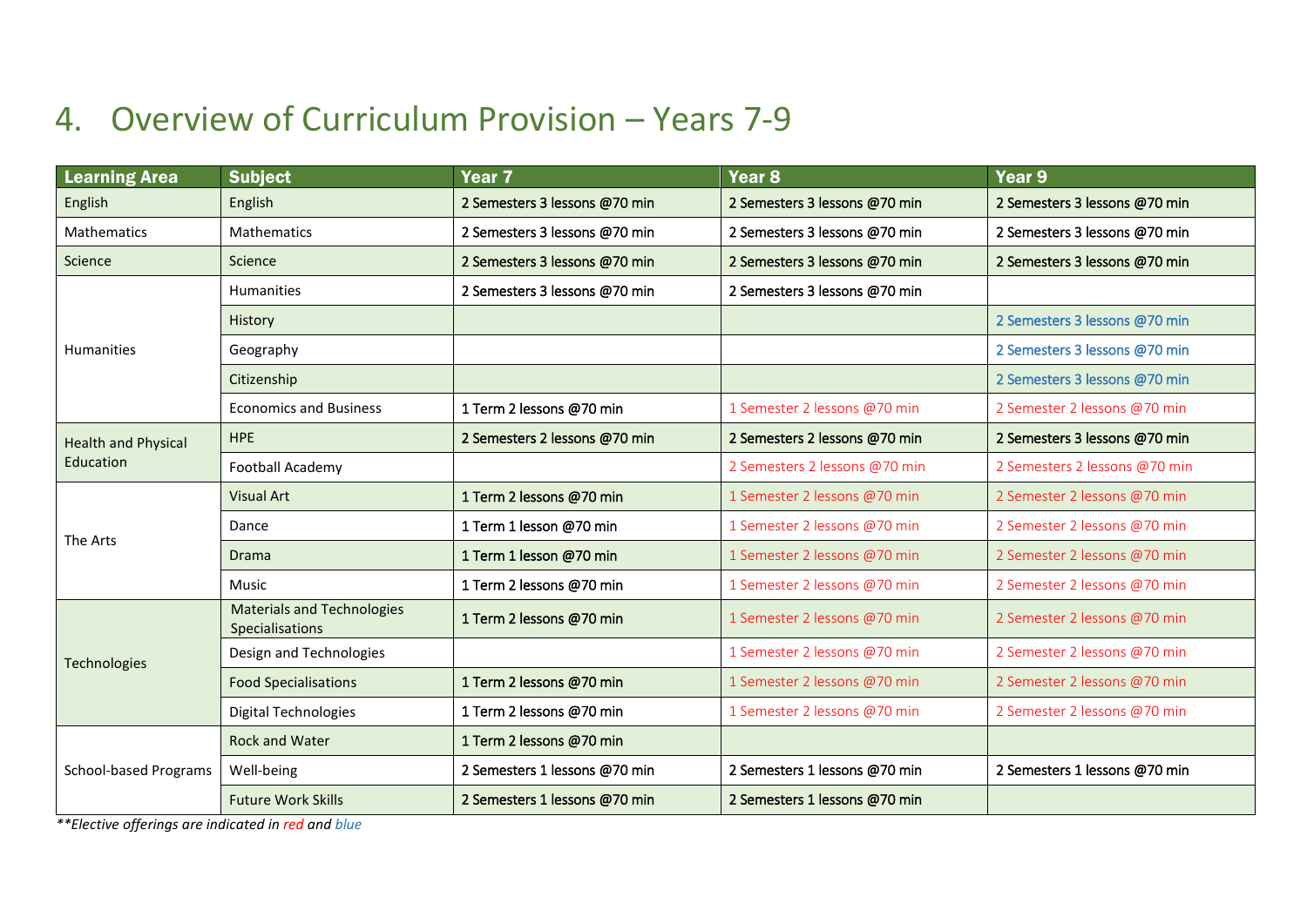### 5. Learning Area Progression – Years 7-12

<span id="page-7-0"></span>

| <b>Faculty</b> | Year 7                           | Year 8                           | Year 9                           | Year 10                        | Year 11                                        | Year 12                                        |
|----------------|----------------------------------|----------------------------------|----------------------------------|--------------------------------|------------------------------------------------|------------------------------------------------|
|                | English                          | English                          | English                          | English                        | <b>English Essentials</b>                      | <b>English Essentials</b>                      |
| English        |                                  |                                  |                                  |                                | <b>English General</b>                         | <b>English General</b>                         |
|                | Maths                            | Maths                            | Maths                            | Maths                          | <b>Maths Essentials</b>                        | <b>Maths Essentials</b>                        |
| Mathematics    |                                  |                                  |                                  | <b>Maths Extension</b>         | <b>Maths General</b>                           | <b>Maths General</b>                           |
|                |                                  |                                  |                                  |                                | <b>Mathematical Methods</b>                    | <b>Mathematical Methods</b>                    |
|                |                                  |                                  |                                  |                                | Short Course in Numeracy                       | Short Course in Numeracy                       |
|                | Science                          | Science                          | Science                          | Science                        | Chemistry                                      | Chemistry                                      |
| Science        |                                  |                                  |                                  | <b>Science Extension</b>       | Biology                                        | Biology                                        |
|                |                                  |                                  |                                  | Certificate II Horticulture    | Physics                                        | Physics                                        |
|                |                                  |                                  |                                  |                                | Certificate II Horticulture                    | Certificate II Horticulture                    |
|                | Humanities                       | Humanities                       | History                          | Humanities                     | Modern History (General)                       | Modern History (General)                       |
|                |                                  |                                  | Geography                        | Civics and Citizenship         | Ancient History (General)                      | Ancient History (General)                      |
|                |                                  |                                  |                                  |                                | Legal Studies (General)<br>Geography (General) | Legal Studies (General)<br>Geography (General) |
|                |                                  |                                  |                                  |                                |                                                |                                                |
| Humanities     |                                  |                                  |                                  |                                | Social and Community Studies<br>(Applied)      | Social and Community Studies<br>(Applied)      |
|                | Economics and<br><b>Business</b> | Economics and<br><b>Business</b> | Economics and<br><b>Business</b> | <b>Certificate II Business</b> | <b>Certificate IV Business</b>                 | <b>Certificate IV Business</b>                 |
|                |                                  |                                  |                                  | Certificate II Retail          | <b>Certificate II Business</b>                 | <b>Certificate II Business</b>                 |
|                |                                  |                                  |                                  | Certificate II Finance         | Certificate II Retail                          | Certificate II Retail                          |
|                |                                  |                                  |                                  |                                | Certificate II Finance                         | Certificate II Finance                         |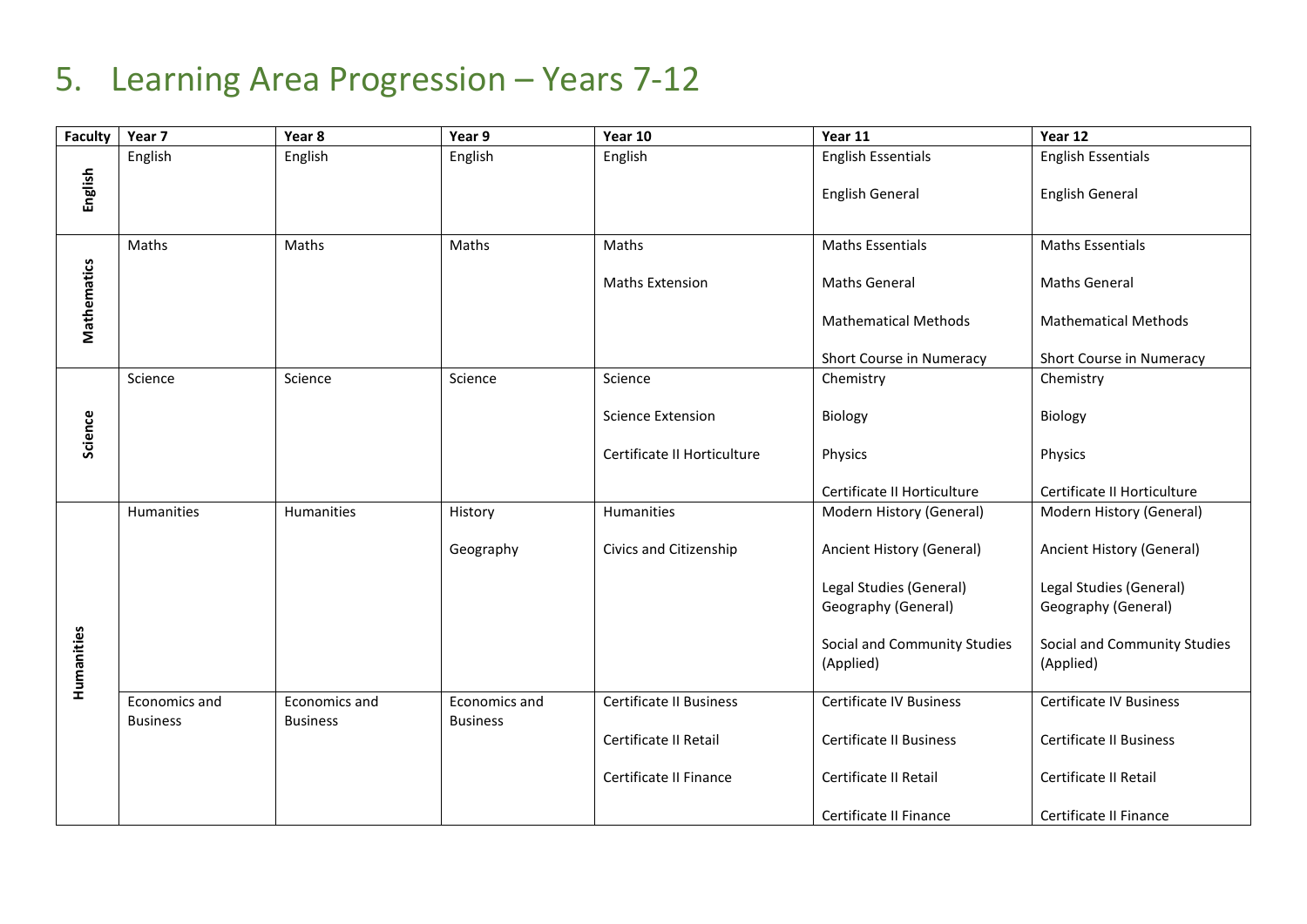|            | <b>HPE</b>                  | <b>HPE</b>                  | <b>HPE</b>           | HPE                             | <b>Certificate III Fitness</b>                          | <b>Certificate III Fitness</b>                          |
|------------|-----------------------------|-----------------------------|----------------------|---------------------------------|---------------------------------------------------------|---------------------------------------------------------|
| 읲          |                             | Football Academy            | Football Academy     | Football Academy                | Sport and Recreation                                    | Sport and Recreation                                    |
|            |                             |                             |                      | Athletes Development Program    |                                                         |                                                         |
|            | Dance and Drama             | Dance                       | Dance                | Certificate II Dance            | Certificate III Visual Arts                             | Certificate III Visual Arts                             |
|            | <b>Visual Arts</b>          | Drama                       | Drama                | Drama                           | Certificate III Community<br>Dance, Theatre and Events  | Certificate III Community<br>Dance, Theatre and Events  |
| The Arts   | Music                       | <b>Visual Arts</b>          | <b>Visual Arts</b>   | <b>Visual Arts</b>              |                                                         |                                                         |
|            |                             | Music                       | Music                | Music                           |                                                         |                                                         |
|            | Materials and               | Materials and               | Materials and        | <b>Materials and Technology</b> | <b>Building and Construction Skills</b>                 | <b>Building and Construction Skills</b>                 |
|            | Technology                  | Technology                  | Technology           |                                 |                                                         |                                                         |
|            |                             | Design and                  | Design and           | Design and Technologies         | <b>Engineering Skills</b>                               | <b>Engineering Skills</b>                               |
|            |                             | Technologies                | <b>Technologies</b>  | <b>Digital Technologies</b>     | <b>Furnishing Skills</b>                                | <b>Furnishing Skills</b>                                |
|            | <b>Digital Technologies</b> | <b>Digital Technologies</b> | Digital Technologies |                                 | <b>Industrial Graphics Skills</b>                       | <b>Industrial Graphics Skills</b>                       |
|            | <b>Food Specialisation</b>  | <b>Food Specialisation</b>  | Food Specialisation  | <b>Food Specialisation</b>      | Certificate II Hospitality                              | Certificate II Hospitality                              |
| Technology |                             |                             |                      |                                 | Early Childhood Studies                                 | Early Childhood Studies                                 |
|            |                             |                             |                      |                                 | Certificate II Active<br>Volunteering                   | Certificate II Active<br>Volunteering                   |
|            |                             |                             |                      |                                 | Certificate II Applied Fashion<br>Design and Technology | Certificate II Applied Fashion<br>Design and Technology |
|            |                             |                             |                      |                                 |                                                         |                                                         |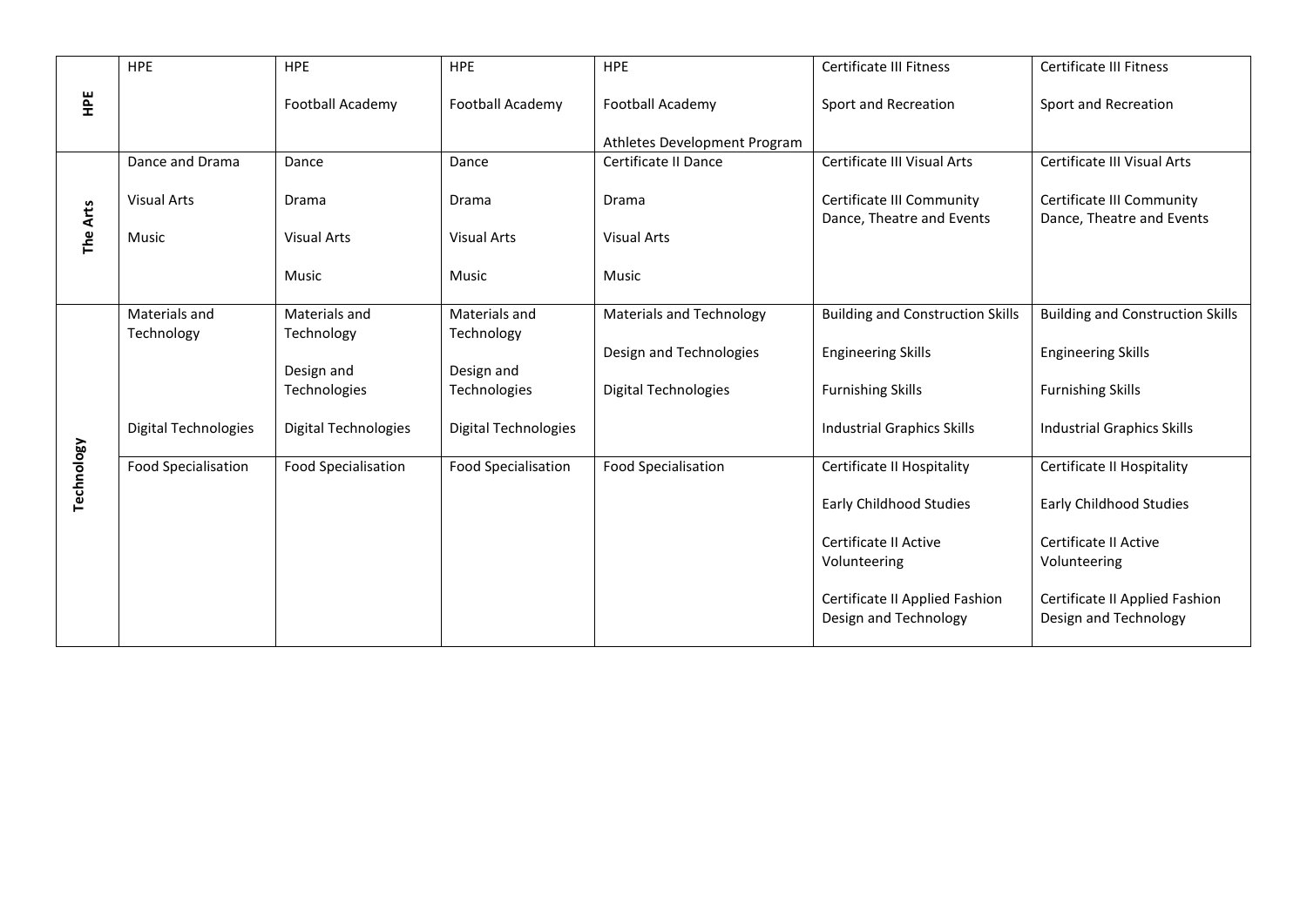### 6. Assessment Plan – Years 7-10

### **English**

<span id="page-9-0"></span>

| <b>Year Level</b> | Term 1                         | Term 2                         | Term 3                   | Term 4                   | <b>Cognitive Verbs</b>        |
|-------------------|--------------------------------|--------------------------------|--------------------------|--------------------------|-------------------------------|
|                   | Literary Memoir                | Persuasive Speech              | Narrative Intervention   | <b>Analytical Essay</b>  | Understand, Explain, Analyse, |
|                   | Written                        | Spoken                         | Written                  | Multimodal               | Select, Listen Create, Make,  |
|                   | <b>Extended response</b>       | <b>Extended response</b>       | Extended response        | Various responses        | Use                           |
|                   | Personal audience              | Persuasive                     | Imaginative              | Persuasive               |                               |
|                   | <b>Short Story</b>             | Analytical Essay               | Persuasive Speech        | Media Campaign           | Understand, Explain,          |
| 8                 | Written                        | Written                        | Spoken                   | Multimodal               | Interpret, Question, Select,  |
|                   | <b>Extended response</b>       | <b>Extended response</b>       | <b>Extended response</b> | Various responses        | Listen, Use, Show, Create,    |
|                   | Imaginative                    | Analytical                     | Persuasive               | Persuasive               | Make                          |
|                   | <b>Feature Article</b>         | <b>Multimodal Presentation</b> | <b>Short Story</b>       | Seen Essay Exam          | Analyse, Evaluate, Integrate, |
|                   | Written                        | Spoken/Visual                  | Written                  | Written                  | Understand Manipulate,        |
|                   | <b>Extended response</b>       | Extended response              | Extended response        | Extended response        | Interpret, Select, Listen,    |
|                   | Public audience                | Expository                     | Imaginative              | Analytical               | Explain, Make, Create, Use    |
|                   | <b>Multimodal Presentation</b> | Feature Article                | Seen Essay Exam          | <b>Short Story</b>       | Evaluate, Explain, Develop,   |
| 10                | Spoken                         | Written                        | Written                  | Written                  | Contribute, Interpret,        |
|                   | <b>Extended response</b>       | Extended response              | Extended response        | <b>Extended Response</b> | Analyse, Listen, Select,      |
|                   | Persuasive                     | Public audience                | Analytical               | Imaginative              | Create, Make, Use, Justify    |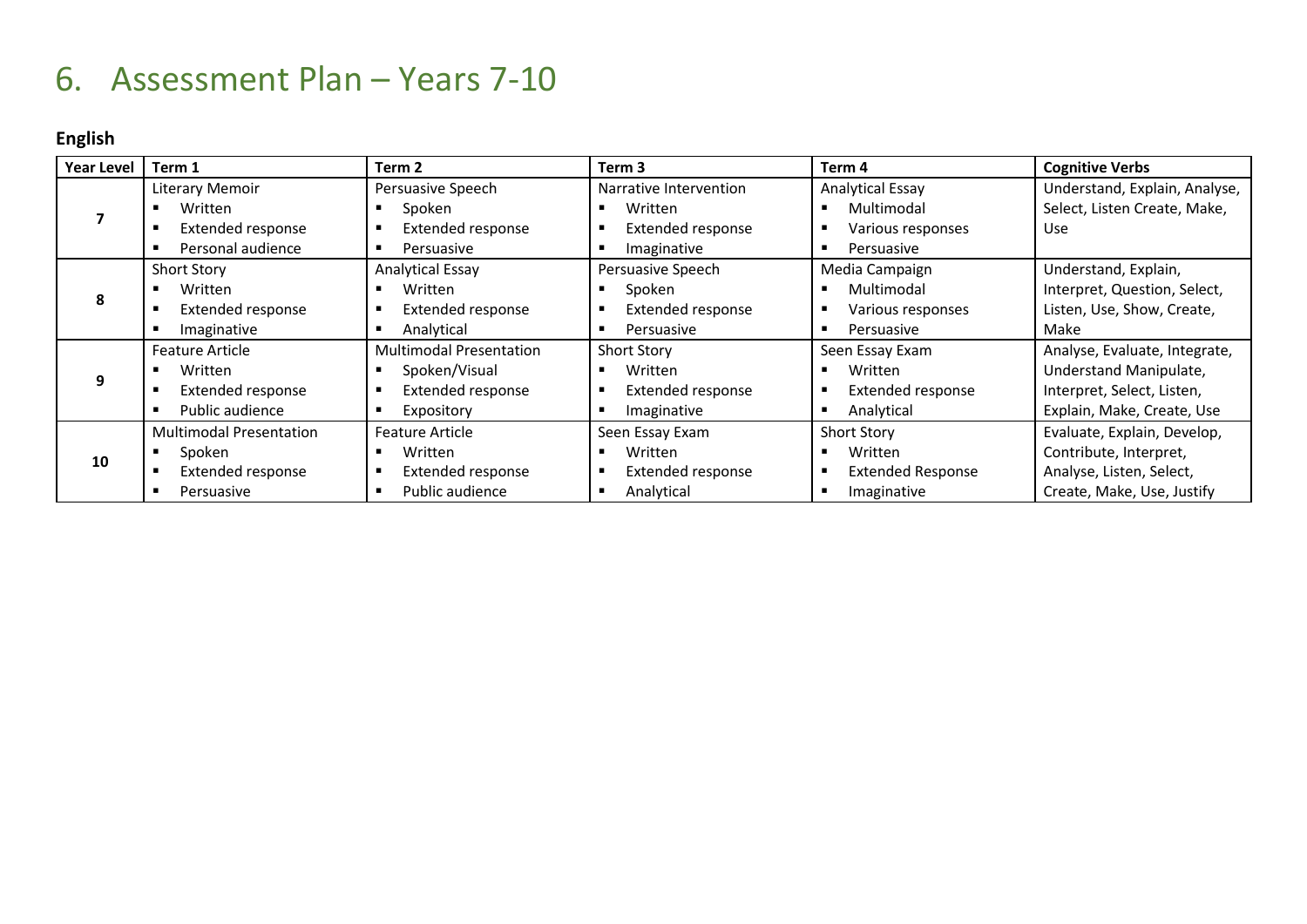#### **Mathematics**

| <b>Year Level</b> | Term 1                | Term <sub>2</sub>     | Term 3                | Term <sub>4</sub>     | <b>Cognitive Verbs</b>          |
|-------------------|-----------------------|-----------------------|-----------------------|-----------------------|---------------------------------|
|                   | Folio of work         | Problem-Solving and   | Problem-Solving and   | Exam                  | Assign, Calculate, Classify,    |
|                   |                       | <b>Modelling Task</b> | <b>Modelling Task</b> |                       | Compare, Connect, Construct,    |
|                   | Exam                  |                       |                       | Folio of work         | Describe, Determine, Express,   |
|                   |                       | Exam                  | Folio of work         |                       | Identify, Interpret, Name,      |
|                   |                       |                       |                       |                       | Represent, Solve, Use           |
| 8                 | Folio of work         | Exam                  | Problem-Solving and   | Exam                  | Apply, Calculate, Choose,       |
|                   |                       |                       | <b>Modelling Task</b> |                       | Convert, Describe, Determine,   |
|                   | Exam                  | Problem-Solving and   |                       | Folio of work         | Explain, Identify, Make         |
|                   |                       | <b>Modelling Task</b> | Folio of Work         |                       | Connections, Make Sense of,     |
|                   |                       |                       |                       |                       | Model, Name, Simplify, Solve,   |
|                   |                       |                       |                       |                       | Use                             |
| 9                 | Problem-Solving and   | Exam                  | Exam                  | Problem-Solving and   | Apply, Assign, Calculate,       |
|                   | <b>Modelling Task</b> |                       |                       | <b>Modelling Task</b> | Compare, Construct, Expand,     |
|                   |                       | Folio of work         | Exam                  |                       | Explain, Find, Interpret, List, |
|                   | Exam                  |                       |                       | Folio of Work         | Make sense of, Recognise,       |
| 10                | Exam                  |                       | Exam                  | Problem-Solving and   | Sketch, Solve, Use              |
|                   |                       | Problem-Solving and   |                       |                       | Apply, Calculate, Compare,      |
|                   |                       | <b>Modelling Task</b> |                       | <b>Modelling Task</b> | Describe, Evaluate, Expand,     |
|                   |                       | Exam                  |                       | Exam                  | Find, List, Make connections,   |
|                   |                       |                       |                       |                       | Perform, Recognise, Solve, Use  |
| <b>10 EXT</b>     | Exam                  | Problem-Solving and   | Problem-Solving and   | Exam                  | Apply, Calculate, Compare,      |
|                   |                       | <b>Modelling Task</b> | <b>Modelling Task</b> |                       | Describe, Evaluate, Expand,     |
|                   |                       |                       |                       |                       | Find, List, Make connections,   |
|                   |                       | Exam                  | Exam                  |                       | Perform, Recognise, Solve, Use  |
|                   |                       |                       |                       |                       |                                 |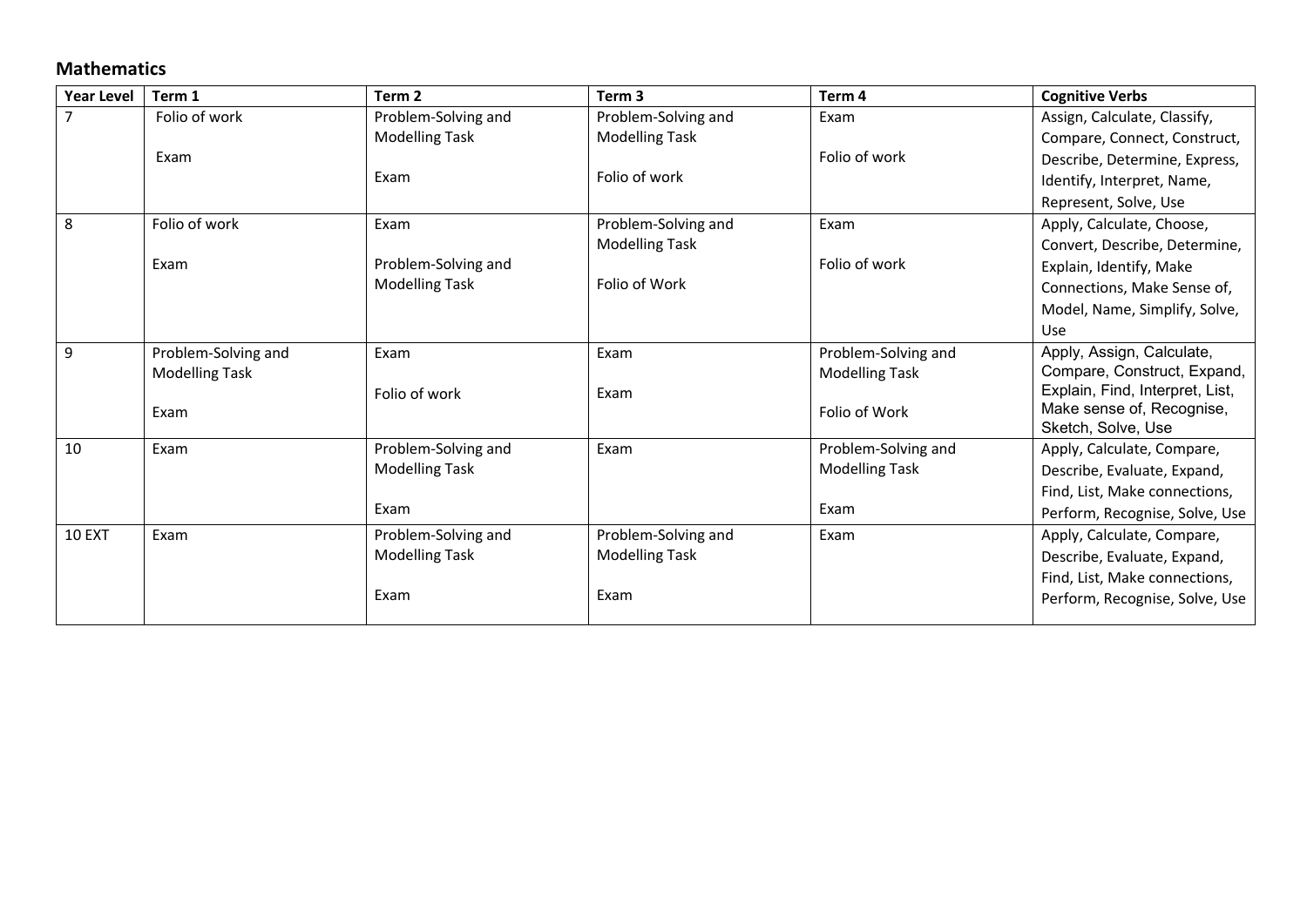#### **Science**

| <b>Year Level</b> | Term 1                        | Term 2                       | Term <sub>3</sub>           | Term 4                        | <b>Cognitive Verbs</b>          |
|-------------------|-------------------------------|------------------------------|-----------------------------|-------------------------------|---------------------------------|
|                   | Student Experiment -          | Student Experiment - Balloon | Research Task - Sun, moon   | Examination - Classification  | Describe Analyse Explain        |
|                   | <b>Filtration</b>             | <b>Powered Vehicle</b>       | and earth system            | Folio of work                 | <b>Identify Classify</b>        |
|                   | Folio of work                 | Folio of work                | Folio of work               |                               |                                 |
| 8                 | Student Experiment - Particle | Examination - Rocks and      | Student Experiment - Energy | Examination - Cells and       | Compare Explain Predict         |
|                   | Theory                        | Minerals                     | Transformation              | Reproduction                  | <b>Identify Analyse Justify</b> |
|                   | Folio of work                 | Folio of work                | Folio of work               | Folio of work                 |                                 |
| $\mathsf{q}$      | Student Experiment - Thermal  | Examination - Ecosystems and | Student Experiment-         | <b>Examination - Tectonic</b> | <b>Explain Describe Analyse</b> |
|                   | <b>Insulation</b>             | Body systems                 | <b>Exothermic reactions</b> | processes                     | <b>Predict Design Evaluate</b>  |
|                   | Folio of work                 | Folio of work                | Folio of work               | Folio of work                 |                                 |
| 10                | Research task - Evolution     | Student Experiment-          | Student Experiment-         | Examination - Origins of the  | Analyse Predict Explain Apply   |
|                   | theory                        | Reaction rates               | Collisions                  | universe                      | Develop Design Evaluate         |
|                   | Folio of work                 | Folio of work                | Folio of work               | Folio of work                 |                                 |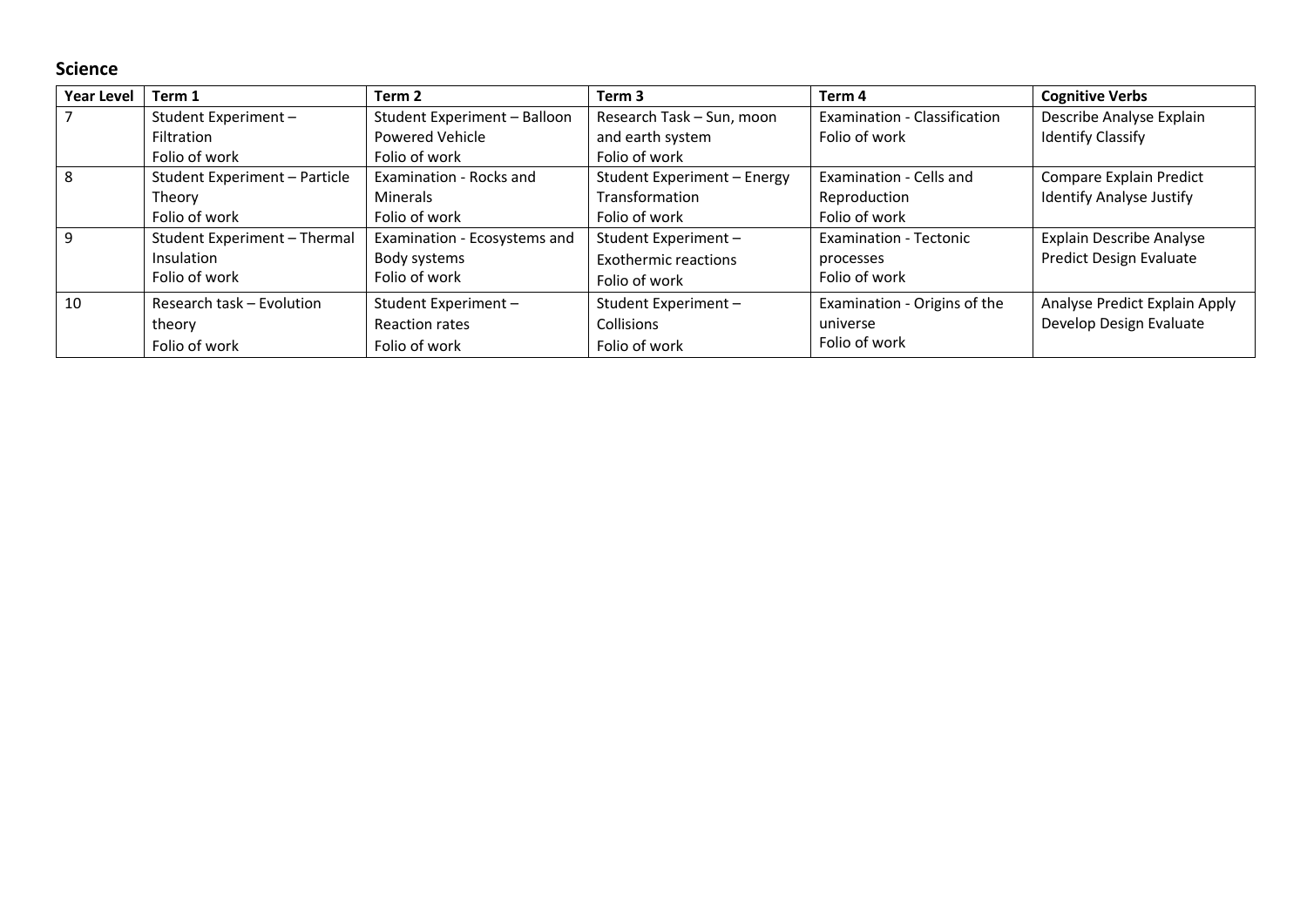#### **Humanities**

| <b>Year Level</b> | Term 1                      | Term 2                   | Term 3               | Term 4               | <b>Cognitive Verbs</b>      |
|-------------------|-----------------------------|--------------------------|----------------------|----------------------|-----------------------------|
|                   | Geography:                  | Geography:               | History:             | History:             | Understand, investigate,    |
|                   | Task 1: Short Response Task | Written Report           | Examination          | Source Analysis      | develop, evaluate, analyse, |
|                   |                             |                          |                      |                      | apply, refine, and          |
|                   | Task 2: Mapping and written |                          |                      |                      | communicate                 |
|                   | response                    |                          |                      |                      |                             |
| 8                 | History:                    | History:                 | Geography:           | Geography:           | Understand, investigate,    |
|                   | Exam: Timeline              | Research Task/Historical | Examination          | <b>Research Task</b> | develop, evaluate, analyse, |
|                   | Exam: Response to Stimulus  | Report                   |                      |                      | apply, refine, and          |
|                   | Exam: Response to Stimulus  |                          |                      |                      | communicate                 |
| 9                 | Field Work                  | <b>Research Task</b>     | Folio of tasks       | Exam                 | Understand, investigate,    |
| Geography         | Report                      |                          |                      |                      | develop, evaluate, analyse, |
|                   |                             |                          |                      |                      | apply, refine, and          |
|                   |                             |                          |                      |                      | communicate                 |
| 9                 | Investigation               | Exam                     | <b>Research Task</b> | Exam                 | Understand, investigate,    |
| History           |                             |                          |                      |                      | develop, evaluate, analyse, |
|                   |                             | Exam                     |                      |                      | apply, refine, and          |
|                   |                             |                          |                      |                      | communicate                 |

#### **HPE**

| <b>Year Level</b> | Term 1                         | Term 2                | Term <sub>3</sub> | Term 4                | <b>Cognitive Verbs</b>          |
|-------------------|--------------------------------|-----------------------|-------------------|-----------------------|---------------------------------|
|                   | Practical                      | Practical             | Practical         | Practical             | Investigate, evaluate, analyse, |
|                   |                                |                       |                   |                       | apply, refine, demonstrate      |
|                   | Exam                           |                       | Practical         | Exam                  |                                 |
| 8                 | Practical                      | Practical             | Practical         | Practical             | Investigate, evaluate, analyse, |
|                   |                                |                       |                   |                       | apply, refine, demonstrate      |
|                   | Exam                           |                       | Exam              | Practical             |                                 |
| 9                 | Practical                      | Practical             | Practical         | Practical             | Investigate, evaluate, analyse, |
|                   |                                |                       |                   |                       | apply, refine, demonstrate      |
|                   | Exam                           | <b>Written Report</b> | Exam              | Exam                  |                                 |
| 10                | Practical                      | Practical             | Practical         | Practical             | Investigate, evaluate, analyse, |
|                   |                                |                       |                   |                       | apply, refine, demonstrate      |
|                   | <b>Multimodal Presentation</b> |                       | Written Report    | <b>Written Report</b> |                                 |
|                   |                                |                       |                   |                       |                                 |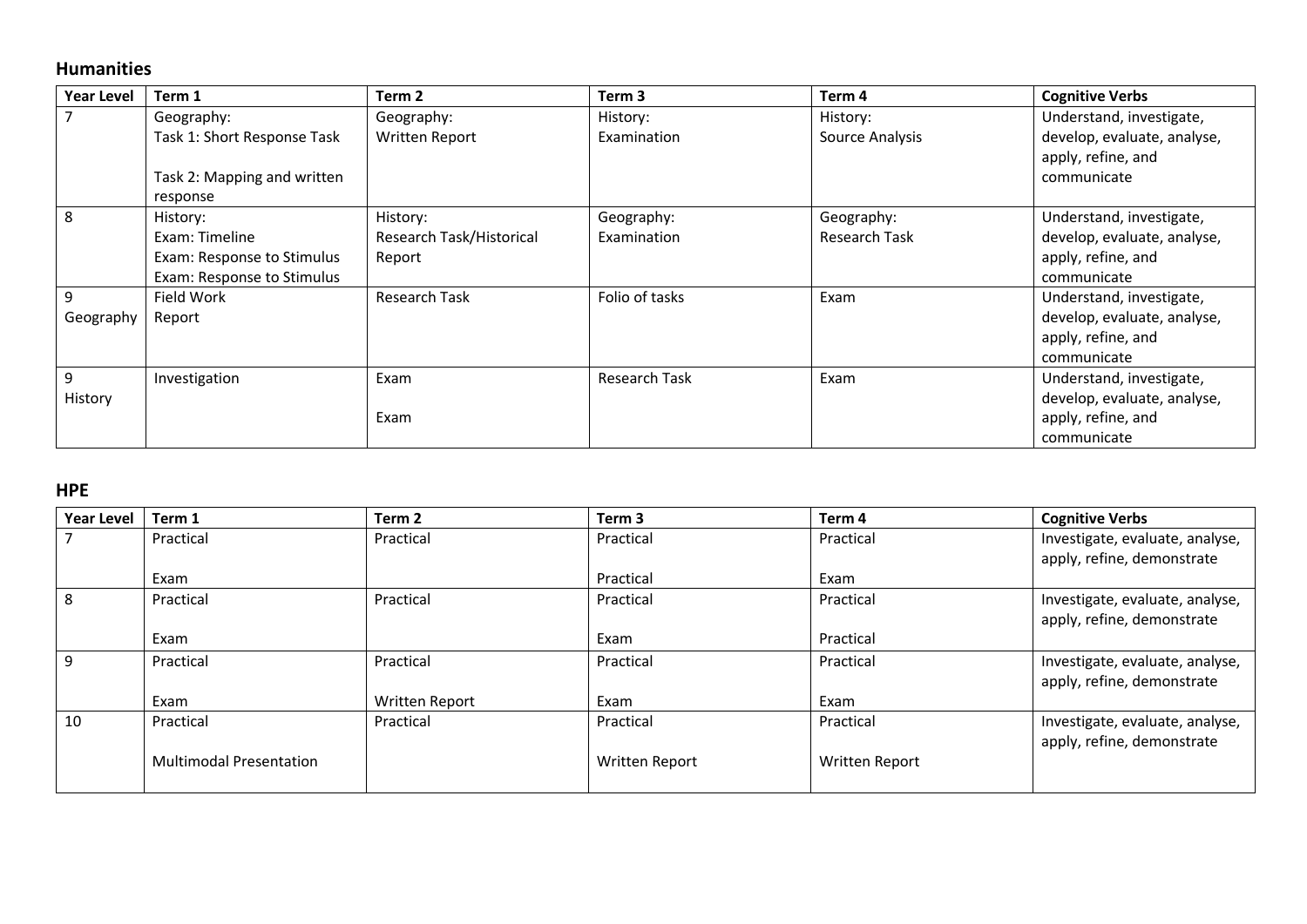# <span id="page-13-0"></span>7. Making Curriculum Accessible to All

Lowood State High is a fully inclusive school and our priority is to provide comparable learning opportunities that can be used flexibly to meet the needs of **all students.** Inclusive education is about ensuring that all students, regardless of disabilities or other differences, are able to fully participate, learn, develop and succeed at school. **It is through teaching and learning programs that build upon the student's interests, strengths, individual needs and focus on their goals that we help students to achieve their potential.** 

**Co-Teaching Model** – the Co-Teaching Model provides high quality education by having two teachers in the one classroom working collaboratively to plan, organise, instruct, differentiate and assess students through personalised learning for all students. A Co-Teaching partnership requires teachers to make joint instructional decisions and share responsibility and accountability for student learning.

Having two teachers in a classroom provides many opportunities for all students to access the curriculum. Students and teachers have more one on one interactions which builds more positive relationships, provides additional support to achieve success and creates a diverse classroom environment.

**ASDAN** (Award Scheme Development and Accreditation Network) – offers a flexible approach to learning and an imaginative way of accrediting young people's achievements. It provides a wide range of curriculum award programs for students with a wide range of abilities to gain skills for learning, work and life.

ASDAN consists of three Personal Development Programs (Bronze, Silver and Gold Awards). All three programs offer opportunities for skills development in both personal and social realms. Students on the successful completion of the programs can gain two points towards their QCE.

ASDAN'S vision is to recognise that students are multi-talented and to celebrate that diversity, seeks to:

- Encourage, engage and motivate learners
- Promote active and experiential learning
- Raise the expectations of learners
- Reward a range of learning styles and contexts
- Use assessment to further learning
- Make learning relevant and transferable

**Hands on Learning (HoL)** - is an innovative in school program which aims to increase attendance and student achievement by building personal and social skills and supporting the different ways young people learn. The HoL Program adds value to Lowood State High School by supporting and mentoring vulnerable students to stay and achieve at school. This program increases student achievement by creating opportunities for young people to discover their talents and experience success through practical learning out of the classroom.

Trained Artisan teachers work with a small group of students across Years 7 -9 on authentic building projects that provide an opportunity to students to engage, grow confidence and achieve successfully at school.

Students gain life long skills and abilities such as team work, problem solving, communication, resilience and empathy that will help them succeed in both work and life.

**FLEX Program –** is a program which has been implemented to re-engage students. This **program** offers personalized **support** for **students** who are at high risk of **disengaging** from mainstream school across Years 7 - 10. FLEX provides opportunities for students to work outside the classroom participating in practical learning activities. Students attend this program once a week over a term or semester. The student's interests are used to motivate and develop skills that can be transferred back into the mainstream. This program provides students with the skills and abilities to participate in further education.

**Broncos Girls Academy -** the Broncos Girls Academy Program provides mentoring and support for Indigenous girls from Years 7 – 12 and into young adulthood. Lowood State High School works collaboratively with Broncos staff to improve social emotional well-being, attendance and academic engagement for our Indigenous female students. Throughout the year presentations and workshops are facilitated by the Broncos Girls Academy's ambassadors. The Broncos Girls Academy staff help to make a difference in the lives of our Indigenous female students.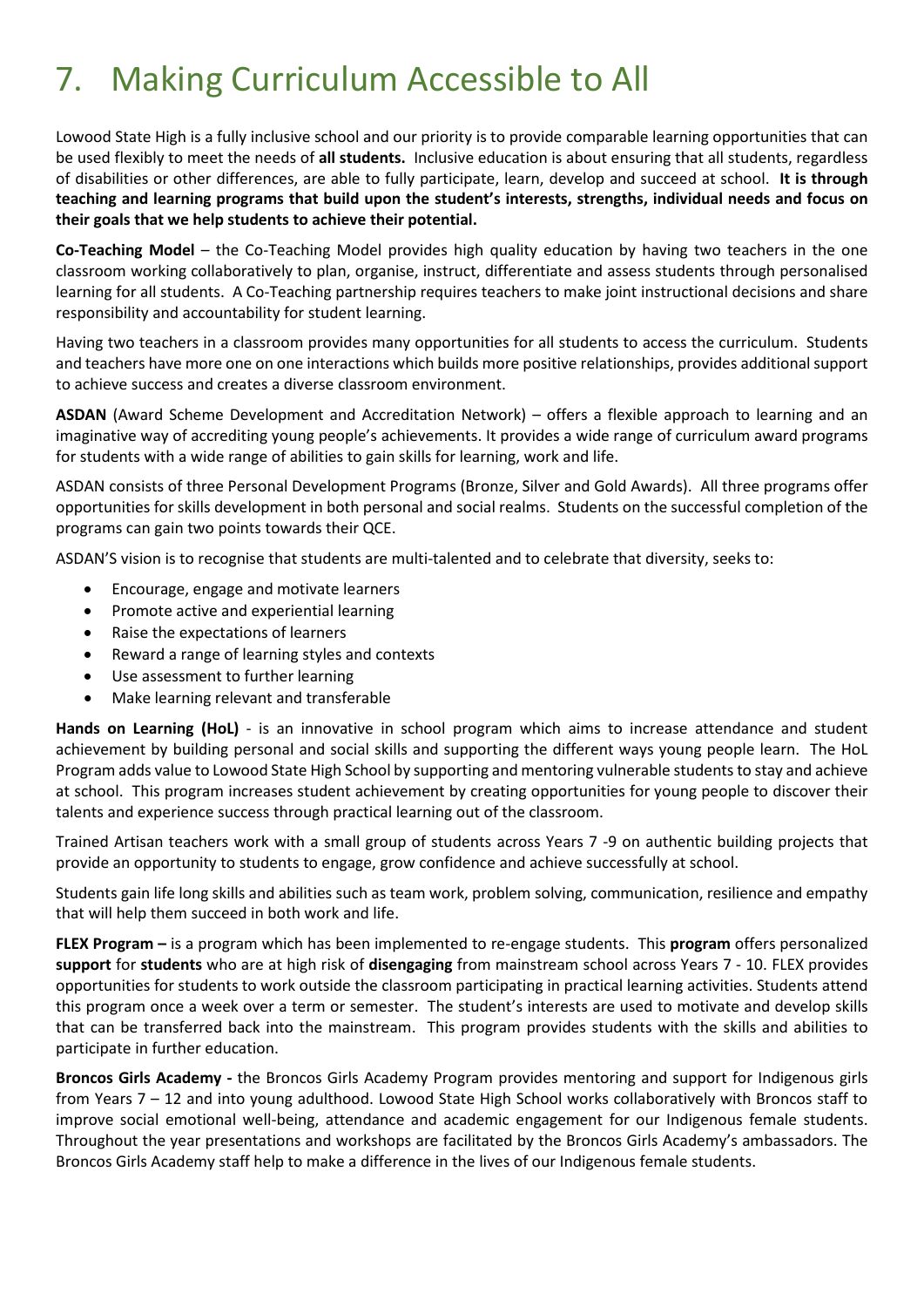## 8. Years 7-12 Reporting Plan

<span id="page-14-0"></span>

|                          | Term 1                                                                                                                  | Term <sub>2</sub>                                                                                                                                                                                | Term <sub>3</sub>                                                                                                                            | Term <sub>4</sub>                                                                                                                                                                                                                               |
|--------------------------|-------------------------------------------------------------------------------------------------------------------------|--------------------------------------------------------------------------------------------------------------------------------------------------------------------------------------------------|----------------------------------------------------------------------------------------------------------------------------------------------|-------------------------------------------------------------------------------------------------------------------------------------------------------------------------------------------------------------------------------------------------|
| Year 7                   |                                                                                                                         |                                                                                                                                                                                                  |                                                                                                                                              |                                                                                                                                                                                                                                                 |
| Year <sub>8</sub>        |                                                                                                                         | <b>Reporting Due</b><br>Wednesday Week 10                                                                                                                                                        | <b>Reports Due</b><br>Wednesday Week 10                                                                                                      | <b>Reporting Due</b><br>Monday Week 10                                                                                                                                                                                                          |
| Year 9                   | <b>Reporting Due</b><br>Wednesday Week 10                                                                               |                                                                                                                                                                                                  |                                                                                                                                              |                                                                                                                                                                                                                                                 |
| Year 10                  |                                                                                                                         | <b>Assessment Block</b><br>Week 9<br><b>Reporting Due</b>                                                                                                                                        | <b>Assessment Block</b><br>Week 9<br><b>Reporting Due</b>                                                                                    | <b>Assessment Block</b><br>Week 9 (Catch-up students)<br><b>Reporting Due</b>                                                                                                                                                                   |
| Year 11                  | (Reporting Start of Term 2)                                                                                             | Wednesday Week 10<br><b>Reporting Due</b><br>Wednesday Week 1 Term 2 (mid Unit 1)<br><b>Assessment Block</b><br>Week 9 (Industry only)<br><b>Unit 1 FINAL Reporting Due</b><br>Wednesday Week 10 | Wednesday Week 10<br><b>Reporting Due INDUSTRY ONLY</b><br>Wednesday Week 10 Term 3<br>(mid Unit 2*some subjects may have no<br>new results) | Monday Week 9<br><b>Assessment Block</b><br>Week 2 (ATAR & IND)<br><b>Assessment Block</b><br>Week 9 (Catch-up students)<br>Unit 2 FINAL Reporting opens Week 3<br>(General subjects entered by Friday)<br>Re-opens week 7<br>Due week 9 Monday |
| Year 12                  | <b>Reporting Due INDUSTRY ONLY</b><br>Wednesday Week 10 Term 1<br>(mid Unit 3*some subjects may have no<br>new results) | <b>Assessment Block</b><br>Week 9 (Industry only)<br>Unit 3 FINAL Reporting opens Week 3<br>(General subjects entered by Friday)<br>Re-opens week 7<br>Due week 10 Wednesday                     | <b>Assessment Block</b><br>Week 9 (Industry only)<br>(Reporting Start Term 4)                                                                | Unit 4 INTERIM Reporting Due<br>Wednesday Week 1 term 4<br>(final school report)<br><b>Assessment Block</b><br>Week 4 (Industry only leading into alt<br>program)<br>External Exams Begin Week 4 (ATAR)<br>No Final School Report Issued        |
| P/T<br><b>Interviews</b> |                                                                                                                         | Week 4 Thursday                                                                                                                                                                                  | Week 4 Thursday                                                                                                                              |                                                                                                                                                                                                                                                 |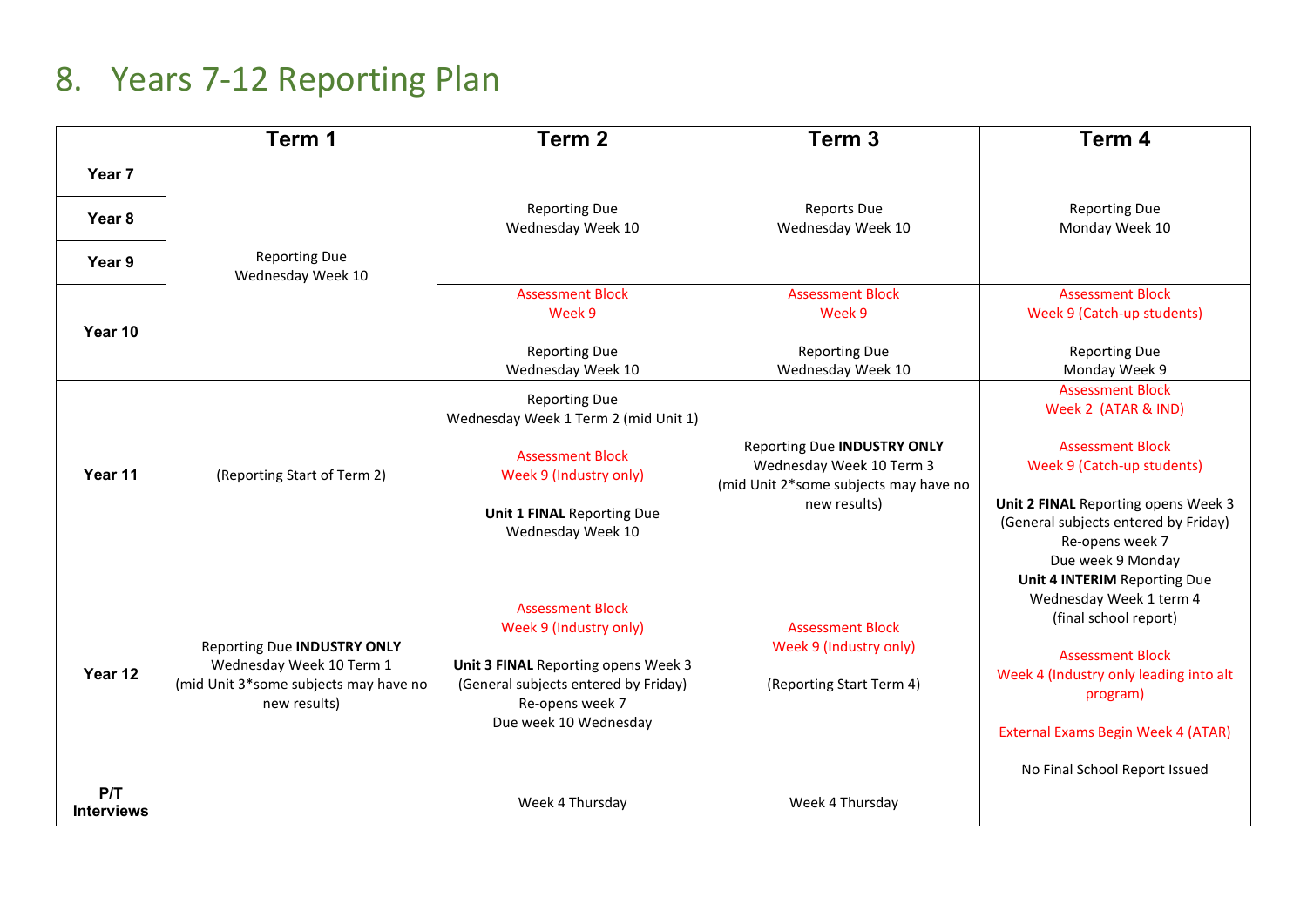# <span id="page-15-0"></span>9. Moderation Plan

#### **The Lowood Moderation Model**

#### **PURPOSE:**

- Align curriculum, pedagogy, assessment and reporting
- Ensure consistency of teacher judgments and comparability

• Provide effective and constructive feedback to students aligned with the Australian Curriculum

| <b>MODERATION</b>     | <b>FORMAL/</b>                                              |                                                                                                                                                                                                                                                                                                                                                                                                                                                                                                                                                                                                                                                                                                                                                                                                                                                                                                                                                                                                                                                                                                                                                                                | <b>FEEDBACK (to students)</b>                                                                                                                                                                                                                                                                                                                                                                                                                                                                                                                                                                                                                                                                                               |  |
|-----------------------|-------------------------------------------------------------|--------------------------------------------------------------------------------------------------------------------------------------------------------------------------------------------------------------------------------------------------------------------------------------------------------------------------------------------------------------------------------------------------------------------------------------------------------------------------------------------------------------------------------------------------------------------------------------------------------------------------------------------------------------------------------------------------------------------------------------------------------------------------------------------------------------------------------------------------------------------------------------------------------------------------------------------------------------------------------------------------------------------------------------------------------------------------------------------------------------------------------------------------------------------------------|-----------------------------------------------------------------------------------------------------------------------------------------------------------------------------------------------------------------------------------------------------------------------------------------------------------------------------------------------------------------------------------------------------------------------------------------------------------------------------------------------------------------------------------------------------------------------------------------------------------------------------------------------------------------------------------------------------------------------------|--|
| <b>STAGE</b>          | <b>INFORMAL</b>                                             | <b>DETAILS</b>                                                                                                                                                                                                                                                                                                                                                                                                                                                                                                                                                                                                                                                                                                                                                                                                                                                                                                                                                                                                                                                                                                                                                                 |                                                                                                                                                                                                                                                                                                                                                                                                                                                                                                                                                                                                                                                                                                                             |  |
| 1) Planning           | FORMAL-on<br>paper, recorded,<br>accountable<br>FORMAL      | <b>Collaborative Curriculum Planning:</b><br><b>Faculty Meetings</b><br>$\bullet$<br>Unit Plans (LBD)<br>$\bullet$<br><b>Alignment Planners</b><br>$\bullet$<br><b>Assessment Tasks</b><br>$\bullet$<br><b>Marking Guides</b><br>$\bullet$<br>Exemplars<br><b>ICPs</b><br>$\bullet$<br><b>HOD Line of Sight:</b>                                                                                                                                                                                                                                                                                                                                                                                                                                                                                                                                                                                                                                                                                                                                                                                                                                                               | Provide students with:                                                                                                                                                                                                                                                                                                                                                                                                                                                                                                                                                                                                                                                                                                      |  |
| 2) During<br>Teaching | INFORMAL-<br>chats with<br>colleagues to<br>inform teaching | <b>Faculty Meetings</b><br>One-on-One Meetings/Check-ins<br>Observations/Walk Throughs<br><b>Administration of Tasks:</b><br>Scaffolding<br>$\bullet$<br>ICPs Differentiation<br>$\bullet$<br>Resitting<br>$\bullet$<br>Due Dates<br>$\bullet$<br>Validity of conditions<br>$\bullet$<br>Special consideration<br>Use of Teacher Aides<br>$\bullet$<br><b>Drafting Moderation processes</b><br>$\bullet$<br><b>Checking for Understanding:</b><br>Monitoring tasks to gather<br>information about student progress:<br>Warm Up<br>٠<br><b>Plough Backs</b><br><b>Diagnostic Tests</b><br>٠<br>Peer Marking<br>٠<br><b>Formative Opportunities</b><br>п<br>Links to Marking Guide<br>elements<br><b>Curriculum Conversations about</b><br><b>Formative Assessment</b><br><b>Collaborative Curriculum Conversations:</b><br>Timing (individual lesson<br>$\bullet$<br>sequences)<br>Differentiation<br>Comparing class progress<br><b>Staffroom conversations</b><br>$\bullet$<br><b>Teaching Strategies</b><br>$\bullet$<br><b>Referral to all Planning</b><br>٠<br>Documents (these are not static<br>documents; actively use these<br>documents throughout their<br>teaching) | <b>Weekly Focus</b><br><b>Teaching Sequence</b><br>Learning Intentions<br>Success Criteria<br><b>Assessable Elements</b><br>(Achievement Standard and Content<br>Descriptors)<br>Exemplar/s (may be a full essay,<br>short response answer or working<br>out of a problem, for example)<br>Unpacking of the Marking Guides<br>(linked to the exemplars)<br>Formative tasks<br>Constructive feedback on how<br>formative tasks are aligned with<br>marking guides<br>During the administration of<br>assessment:<br>Feedback on progress toward<br>$\bullet$<br>assessment completion<br>Check in dates provided to<br>ensure students stay on track<br>Feedback provided on drafts,<br>where appropriate, written or verbal |  |